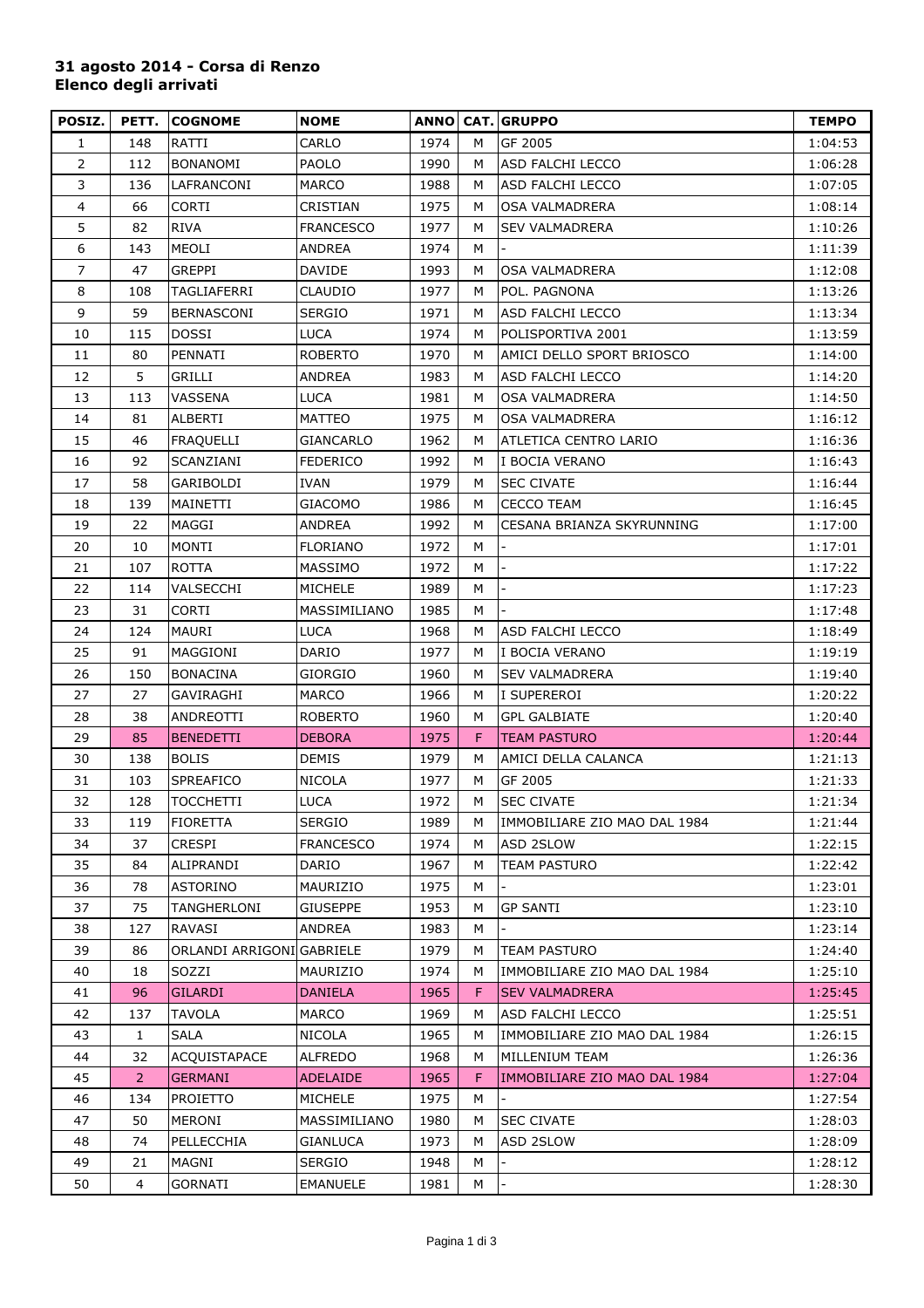| POSIZ. | PETT. | <b>COGNOME</b>  | <b>NOME</b>         |      |    | <b>ANNO CAT. GRUPPO</b>              | <b>TEMPO</b> |
|--------|-------|-----------------|---------------------|------|----|--------------------------------------|--------------|
| 51     | 3     | GHISLANZONI     | <b>DAVIDE</b>       | 1969 | м  | <b>ASD FALCHI LECCO</b>              | 1:28:34      |
| 52     | 34    | <b>MUOIO</b>    | <b>ALESSANDRO</b>   | 1976 | м  | <b>SEV VALMADRERA</b>                | 1:28:44      |
| 53     | 11    | <b>BUSI</b>     | <b>GIANMARCO</b>    | 1964 | м  | LA BROGNA                            | 1:29:03      |
| 54     | 60    | <b>CASLINI</b>  | ANGELO              | 1963 | М  | OSA VALMADRERA                       | 1:29:10      |
| 55     | 93    | MARIANI         | <b>GIUSEPPE</b>     | 1957 | M  | <b>GPL GALBIATE</b>                  | 1:29:20      |
| 56     | 102   | CIVILLINI       | GIOVANNI            | 1951 | м  | <b>SEV VALMADRERA</b>                | 1:29:41      |
| 57     | 105   | <b>COGLIATI</b> | MICHELE             | 1978 | м  | GF 2005                              | 1:29:50      |
| 58     | 73    | <b>ROSA</b>     | <b>GIUSEPPE</b>     | 1976 | м  |                                      | 1:29:57      |
| 59     | 9     | <b>BOLIS</b>    | GIOSUE'             | 1955 | м  | AMATORI LECCO                        | 1:30:10      |
| 60     | 69    | CASTAGNA        | GIORGIO             | 1959 | м  |                                      | 1:30:14      |
| 61     | 52    | <b>NEGRI</b>    | PAOLO               | 1974 | м  | <b>SEV VALMADRERA</b>                | 1:31:06      |
| 62     | 61    | <b>LOSA</b>     | <b>EMANUELA</b>     | 1972 | F  | <b>UOEI LECCO</b>                    | 1:31:16      |
| 63     | 72    | RITUCCI         | <b>ANTONIO</b>      | 1973 | м  |                                      | 1:31:23      |
| 64     | 19    | CASTELNOVO      | <b>SIMONE</b>       | 1988 | м  | IMMOBILIARE ZIO MAO DAL 1984         | 1:31:40      |
| 65     | 123   | SPREAFICO       | <b>PAOLO</b>        | 1988 | м  | IMMOBILIARE ZIO MAO DAL 1984         | 1:31:41      |
| 66     | 16    | ANGHILERI       | GABRIELE            | 2001 | м  | FUTURA '96                           | 1:32:18      |
| 67     | 95    | <b>TESTA</b>    | CARLO               | 1967 | м  | OSA VALMADRERA                       | 1:32:20      |
| 68     | 94    | <b>TESTA</b>    | FABIO               | 1974 | м  | AVIS OGGIONO                         | 1:32:29      |
| 69     | 43    | GILARDI         | <b>ALESSANDRO</b>   | 2002 | М  | IMMOBILIARE ZIO MAO DAL 1984         | 1:33:34      |
| 70     | 63    | <b>CEREDA</b>   | MASSIMO             | 1969 | м  | <b>MARCIACARATESI</b>                | 1:33:49      |
| 71     | 8     | <b>FUOCO</b>    | VINCENZO            | 1963 | м  | AMATORI LECCO                        | 1:34:57      |
| 72     | 53    | POZZI           | LUCA                | 1967 | м  |                                      | 1:35:10      |
| 73     | 62    | ERBA            | <b>MARCO</b>        | 1966 | M  | <b>UOEI LECCO</b>                    | 1:35:44      |
| 74     | 140   | CITANTE         | DAVIDE              | 1979 | м  |                                      | 1:36:14      |
| 75     | 70    | PERICO          | MATTIA              | 1993 | м  |                                      | 1:36:28      |
| 76     | 125   | MARTINALLI      | <b>DOMENICO</b>     | 1967 | м  |                                      | 1:36:29      |
| 77     | 6     | CASARTELLI      | <b>STEFANO</b>      | 1966 | м  | <b>BOLETTONE ASD</b>                 | 1:36:38      |
| 78     | 15    | <b>STROPENI</b> | <b>OSVALDO</b>      | 1953 | м  | <b>SEV VALMADRERA</b>                | 1:36:41      |
| 79     | 36    | <b>BELLONI</b>  | <b>SIMONE</b>       | 1970 | м  |                                      | 1:37:23      |
| 80     | 83    | FERRARIO        | ANGELO              | 1971 | M  | ATL. LECCO COLOMBO COSTRUZIONI LECCO | 1:37:46      |
| 81     | 88    | DE CAPITANI     | LUCIANO             | 1971 | м  | NIRVANA VERDE                        | 1:38:02      |
| 82     | 30    | <b>WILHELM</b>  | <b>MARIA ELVIRA</b> | 1973 | F. |                                      | 1:38:17      |
| 83     | 133   | PREDA           | MICHELE             | 1977 | м  |                                      | 1:38:48      |
| 84     | 54    | LOCCI           | MAURIZIO            | 1975 | м  |                                      | 1:39:07      |
| 85     | 131   | ANGHILERI       | MARIO               | 1957 | м  | <b>SEV VALMADRERA</b>                | 1:39:37      |
| 86     | 64    | MALVESTITI      | MASSIMO             | 1970 | м  | AMATORI LECCO                        | 1:40:03      |
| 87     | 20    | PESCAROLO       | MASSIMILIANO        | 1968 | М  | GAMBER DE CUNCURESS                  | 1:40:30      |
| 88     | 116   | <b>CICERI</b>   | OMAR                | 1987 | м  |                                      | 1:40:33      |
| 89     | 126   | <b>SALA</b>     | <b>GIORGIO</b>      | 1953 | м  |                                      | 1:40:36      |
| 90     | 149   | MILANI          | LUCA                | 1977 | м  |                                      | 1:40:39      |
| 91     | 145   | DELL'OCA        | ALBERTO             | 1971 | М  | AMICI DELLO SPORT BRIOSCO            | 1:40:45      |
| 92     | 111   | <b>MORO</b>     | <b>FRANCESCO</b>    | 1966 | м  |                                      | 1:40:50      |
| 93     | 40    | REDAELLI        | <b>TOMMASO</b>      | 2000 | М  | IMMOBILIARE ZIO MAO DAL 1984         | 1:40:58      |
| 94     | 35    | VIGANO'         | <b>BIAGIO</b>       | 1974 | м  | TRIATHLON LECCO                      | 1:41:28      |
| 95     | 39    | REDAELLI        | <b>FRANCESCO</b>    | 2004 | м  | IMMOBILIARE ZIO MAO DAL 1984         | 1:41:35      |
| 96     | 44    | GILARDI         | <b>GUIDO</b>        | 1999 | M  | IMMOBILIARE ZIO MAO DAL 1984         | 1:41:35      |
| 97     | 48    | <b>COLOMBO</b>  | PAOLO               | 1968 | м  |                                      | 1:42:01      |
| 98     | 42    | REDAELLI        | <b>MICHELE</b>      | 2002 | м  | IMMOBILIARE ZIO MAO DAL 1984         | 1:42:51      |
| 99     | 65    | MILANI          | <b>FRANCESCO</b>    | 2002 | м  | IMMOBILIARE ZIO MAO DAL 1984         | 1:42:52      |
|        |       |                 |                     |      |    |                                      |              |
| 100    | 89    | MAZZOLENI       | <b>MARCO</b>        | 1966 | м  | AMICI CASA DI LUCIA                  | 1:43:05      |